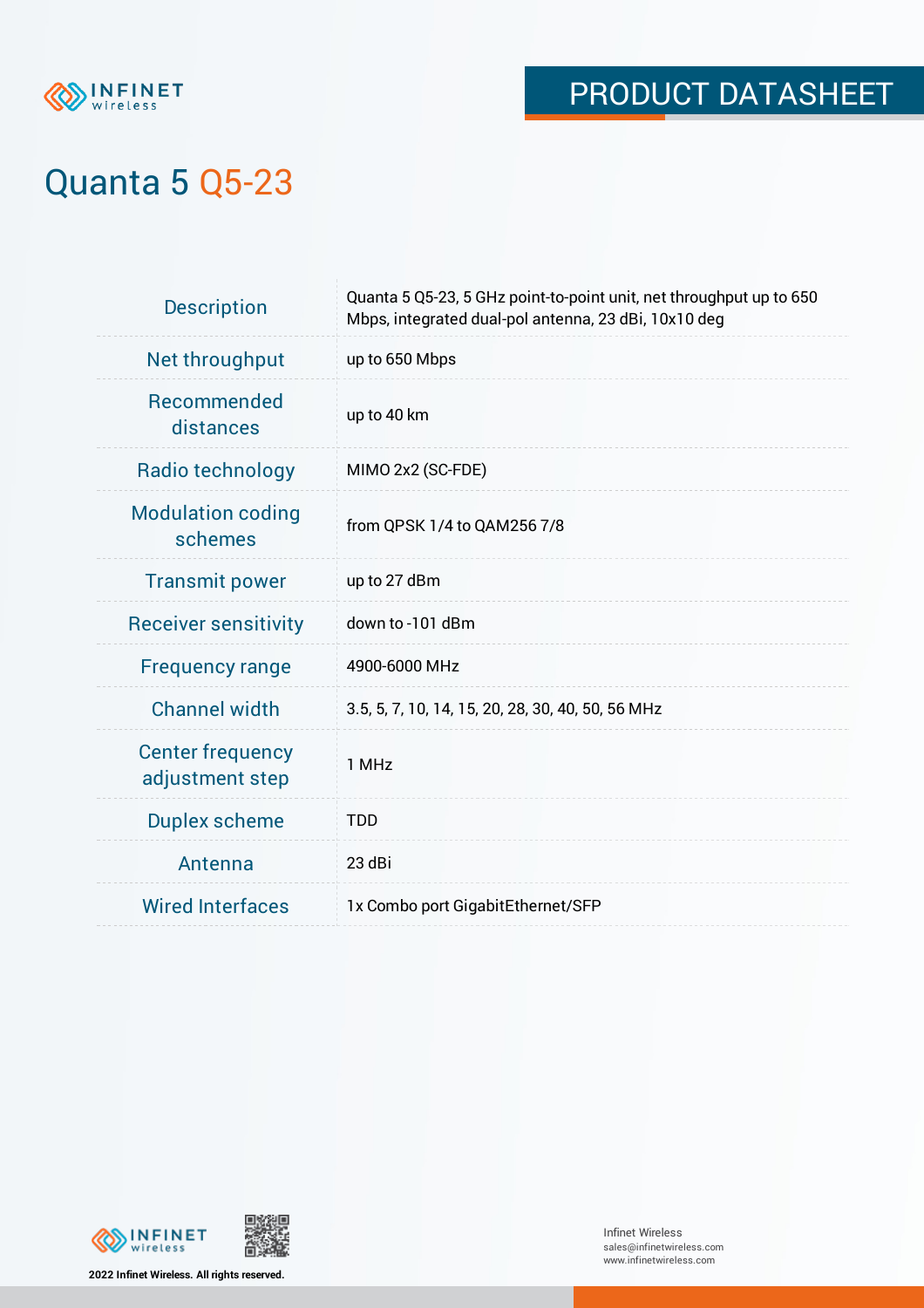

# Quanta 5 Q5-23

| <b>Consumption</b>         | up to $15W$                                                                                                                                                                                                                                                                                                                                                                |
|----------------------------|----------------------------------------------------------------------------------------------------------------------------------------------------------------------------------------------------------------------------------------------------------------------------------------------------------------------------------------------------------------------------|
| <b>Power options</b>       | 90-240 VAC $\sim$ @ 50/60 Hz, ±4356 VDC                                                                                                                                                                                                                                                                                                                                    |
| <b>Outdoor Unit (ODU)</b>  | 305 x 305 x 66 mm, 1.75 kg                                                                                                                                                                                                                                                                                                                                                 |
|                            |                                                                                                                                                                                                                                                                                                                                                                            |
| <b>Part Number Example</b> | Q5-23/08302                                                                                                                                                                                                                                                                                                                                                                |
| <b>Packing List</b>        | - Outdoor unit Q5-23 - 1 pcs.<br>- Power Supply IDU-CPE-G(24W) - 1 pcs.<br>- Power Cord - 1 pcs.<br>- Cable Gland INFINET-GLAND-V1 - 1 pcs.<br>- Cable Gland INFINET-GLAND-V2 - 1 pcs.<br>- Standard RJ-45 connector - 1 pcs.<br>- Shielded RJ-45 connector - 1 pcs.<br>$-$ RJ-45 Plug Cap - 1 pcs.<br>- MONT-KIT-85 Mounting kit - 1 pcs.<br>- Quick Start Guide - 1 pcs. |





**2022 Infinet Wireless. All rights reserved.**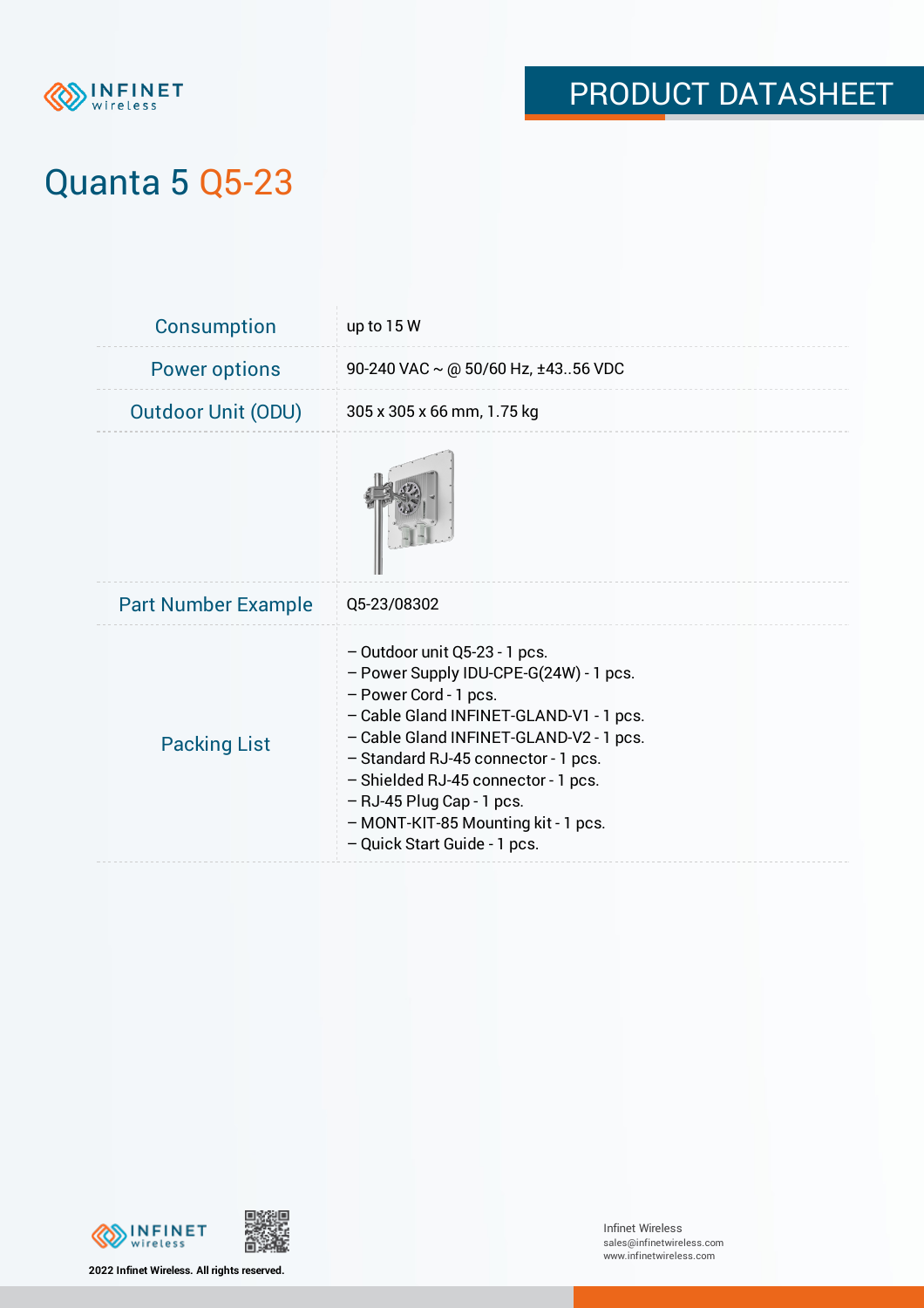

# Quanta 5 Q5-23

### Features

### **RADIO**

- **DFS** 
	- ETSI/FCC, including radar detection (including off-channel CAC) and adaptivity
- Þ **Instant DFS**
	- background spectrum monitoring by both Master and Slave terminal units
	- seamless channel change
- **Automatic Bitrate Control** Þ
- Þ **Automatic Transmit Power Control**
- Þ **Channel Time Adjustment**

#### **NETWORKING**

- Þ **Built-in full-fledged L2 switch supporting**
- Þ **Transparent L2 transport for Ethernet traffic of any type**

#### **MANAGEMENT FEATURES**

- **Various Management Protocols: HTTP, SSH, HTTPS, Telnet, SNMP v1/2c/3 (MIB-II and proprietary MIBs)**
- **Graphical User Interface**
- **LED Indication: power status, wireless and wired link status, signal level**
- **Antenna alignment tool**
- ٠ **Automatic software update**
- **Online monitoring with proprietary EMS InfiMONITOR**

### **QUALITY-OF-SERVICE**

- **8 priority queues**
- **IEEE 802.1p support**
- **IP DiffServ support**



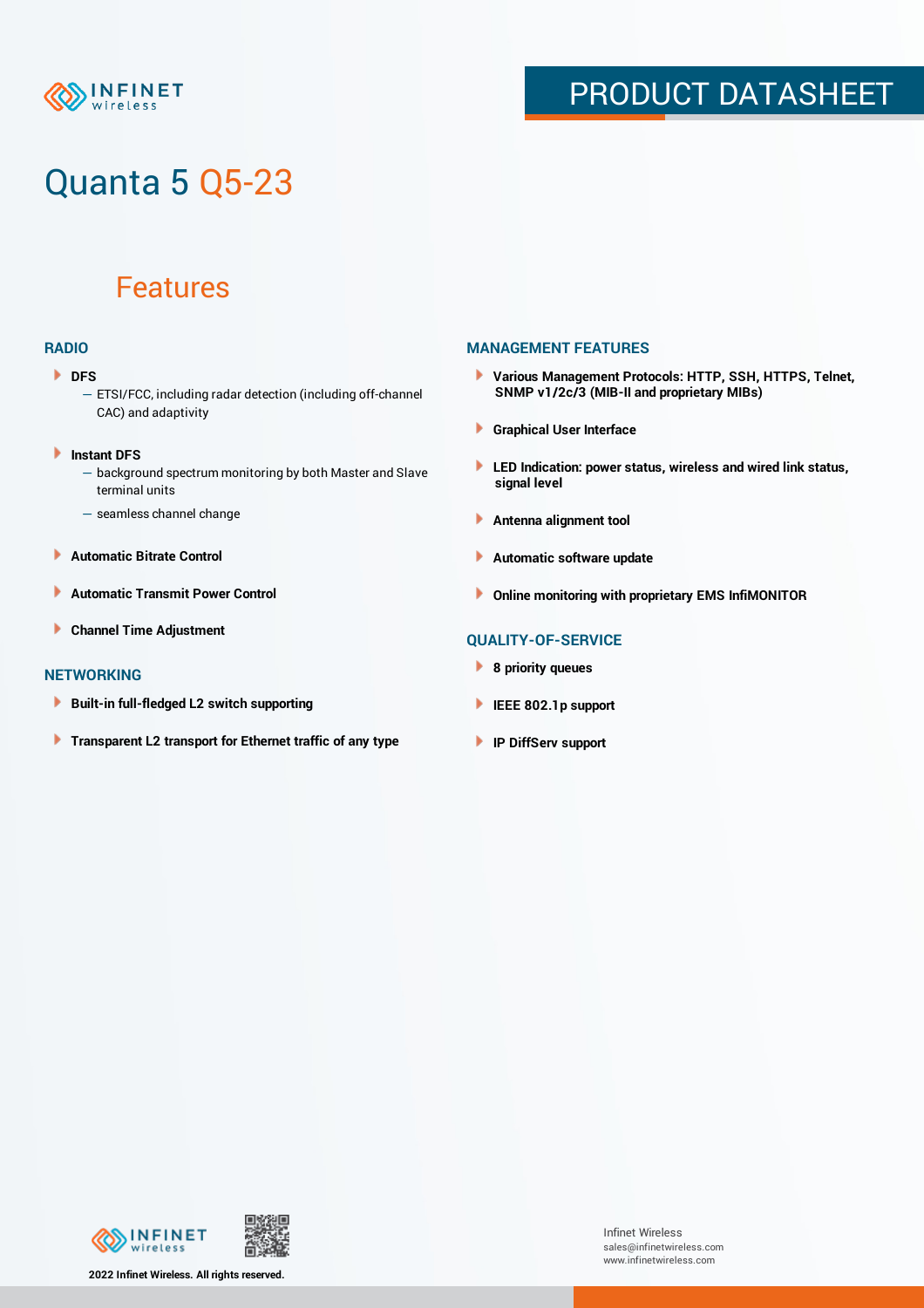

# Quanta 5 Q5-23

### Features

### **ENVIRONMENTAL**

- **Outdoor Units:**
	- operating temperature range –40..+60 °С, (can be extended to -55..+60 °С, models with "t" index in PN), 100% humidity, condensing
	- IP66/IP67 compliant water and dust protection
- **Indoor Unit: 0..+40 °C, 95% humidity, non-condensing**

### **SECURITY FEATURES**

- **Storm/flood protection**
- **Password protection**
- × **Secure command-line access via SSH protocol**

#### **MAC**

**VLAN, 802.1ad DVLAN Q-in-Q (pending), 802.1Q (pending)**

#### **STANDARD COMPLIANCE**

#### **Safety:**

- EN/IEC 62368-1:2014, UL 62368-1:2014
- **Radio:** — EN 301 893 v.2.1.1, EN 302 502, v.2.1.1, FCC part 15.407
- **EMC:** — ETSI EN 301 489-1, ETSI EN 301 489-17, FCC Part 15 Class B

#### **RoHS:**

— RoHS3 Directive 2015/863/EU (pending)